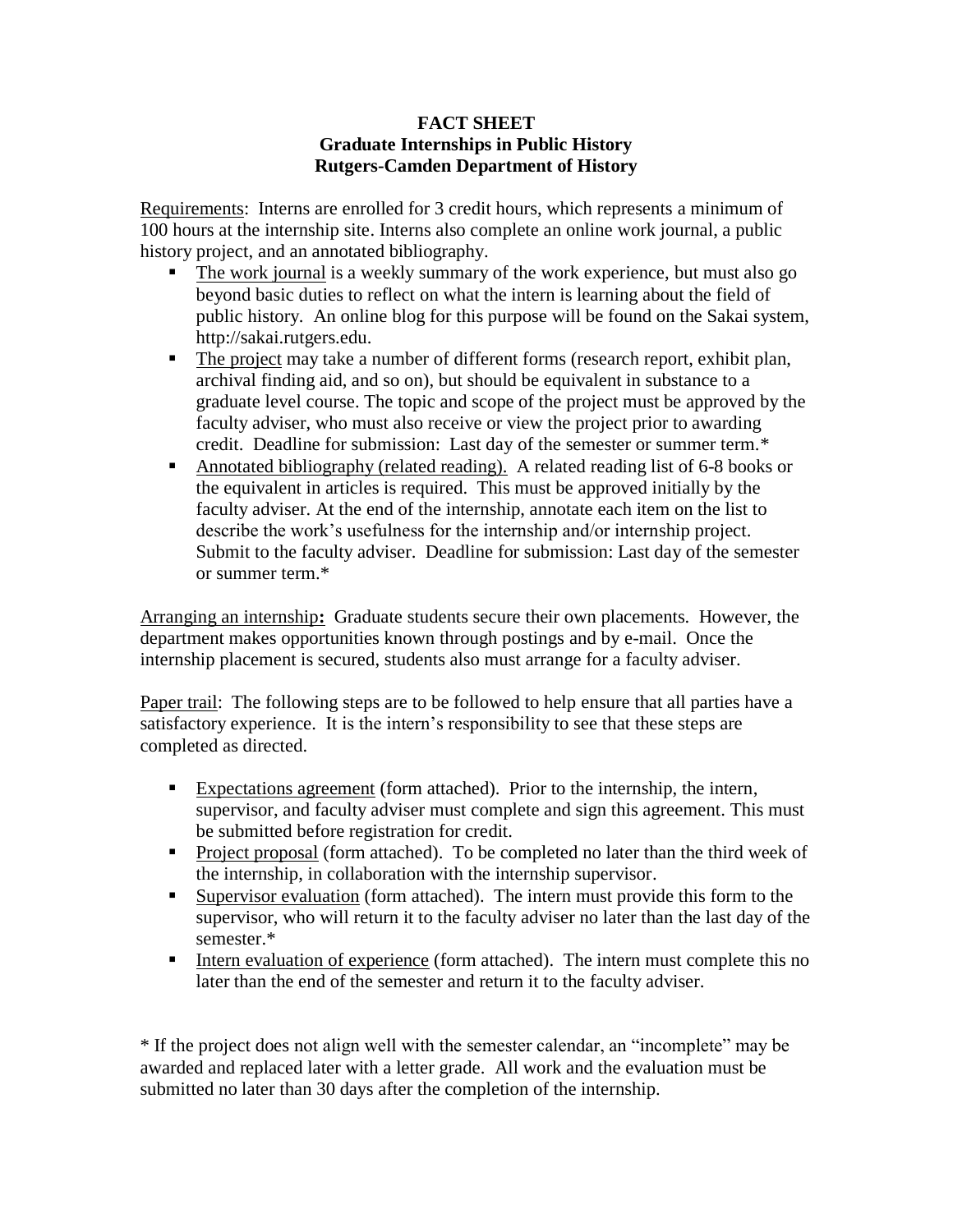### **INTERNSHIP EXPECTATIONS Graduate Internships in Public History Rutgers-Camden**

#### **To be completed prior to the internship.**

Internship site: Semester:

Name and contact information for the intern (including email address):

Name and contact information for the internship supervisor (including email address):

Name and contact information for the faculty adviser: Dr. Charlene Mires cmires@camden.rutgers.edu

Total hours and schedule to be worked by the intern:

Duties to be performed by the intern (or attach job description):

Supervision / teaching to be provided by the internship supervisor:

Professional development opportunities to be available for the intern (training, networking, etc.):

To be signed by:

\_\_\_\_\_\_\_\_\_\_\_\_\_\_\_\_\_ \_\_\_\_\_\_\_\_\_\_\_\_\_\_\_\_\_\_ \_\_\_\_\_\_\_\_\_\_\_\_\_\_\_\_\_\_

Intern Supervisor Faculty adviser

**Interns: Please make copies for all signers, and one additional copy for the internship coordinator.**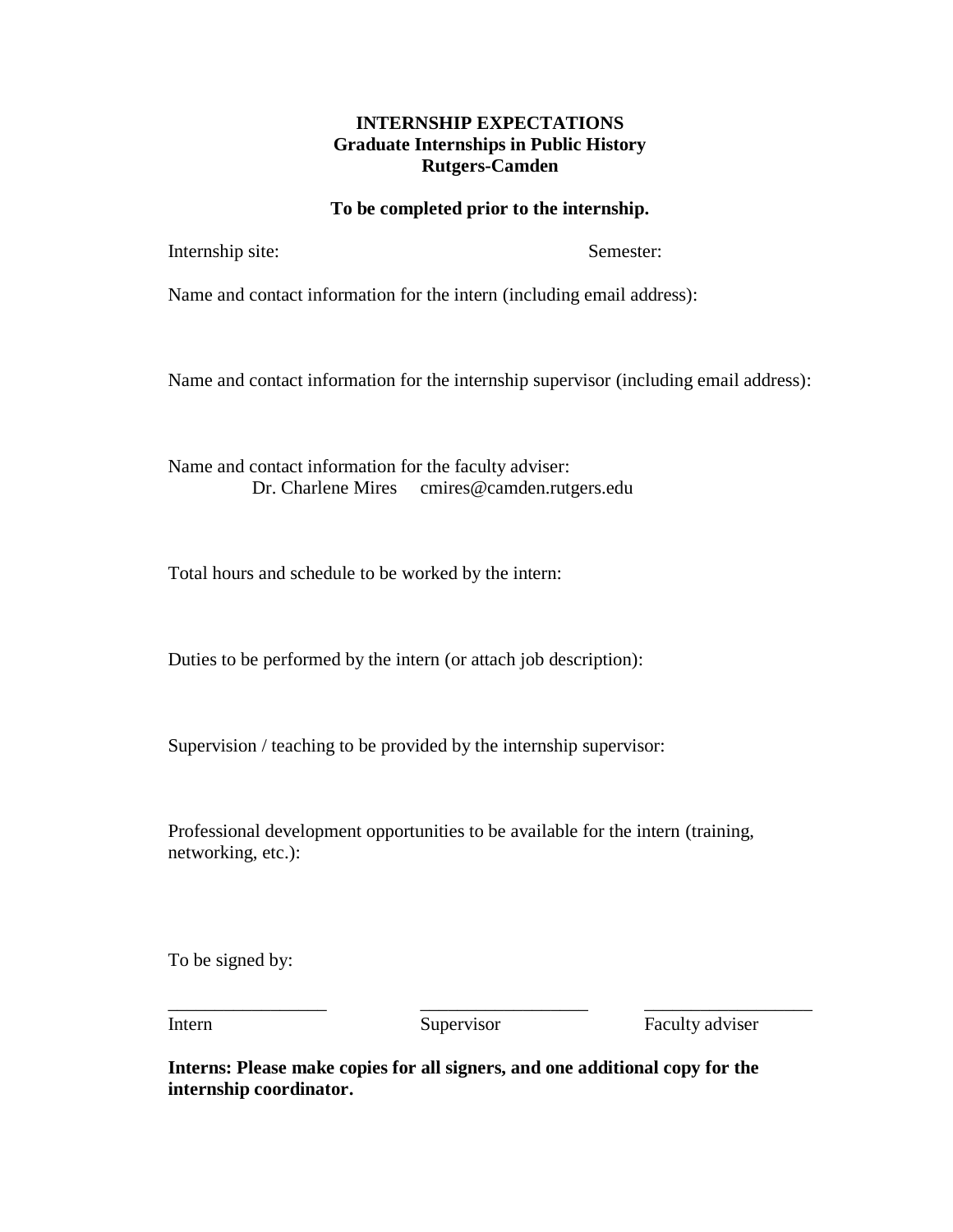### **INTERNSHIP PROJECT PROPOSAL**

(attach additional pages if necessary)

Confer with internship supervisor before submitting this proposal. **Submit no later than the third week of your internship** by email to cmires@camden.rutgers.edu (or to another arranged faculty supervisor).

Name of intern:

Internship site:

Semester:

**Describe the project.**

**List or attach a bibliography of 6 to 8 related books or the equivalent in articles.**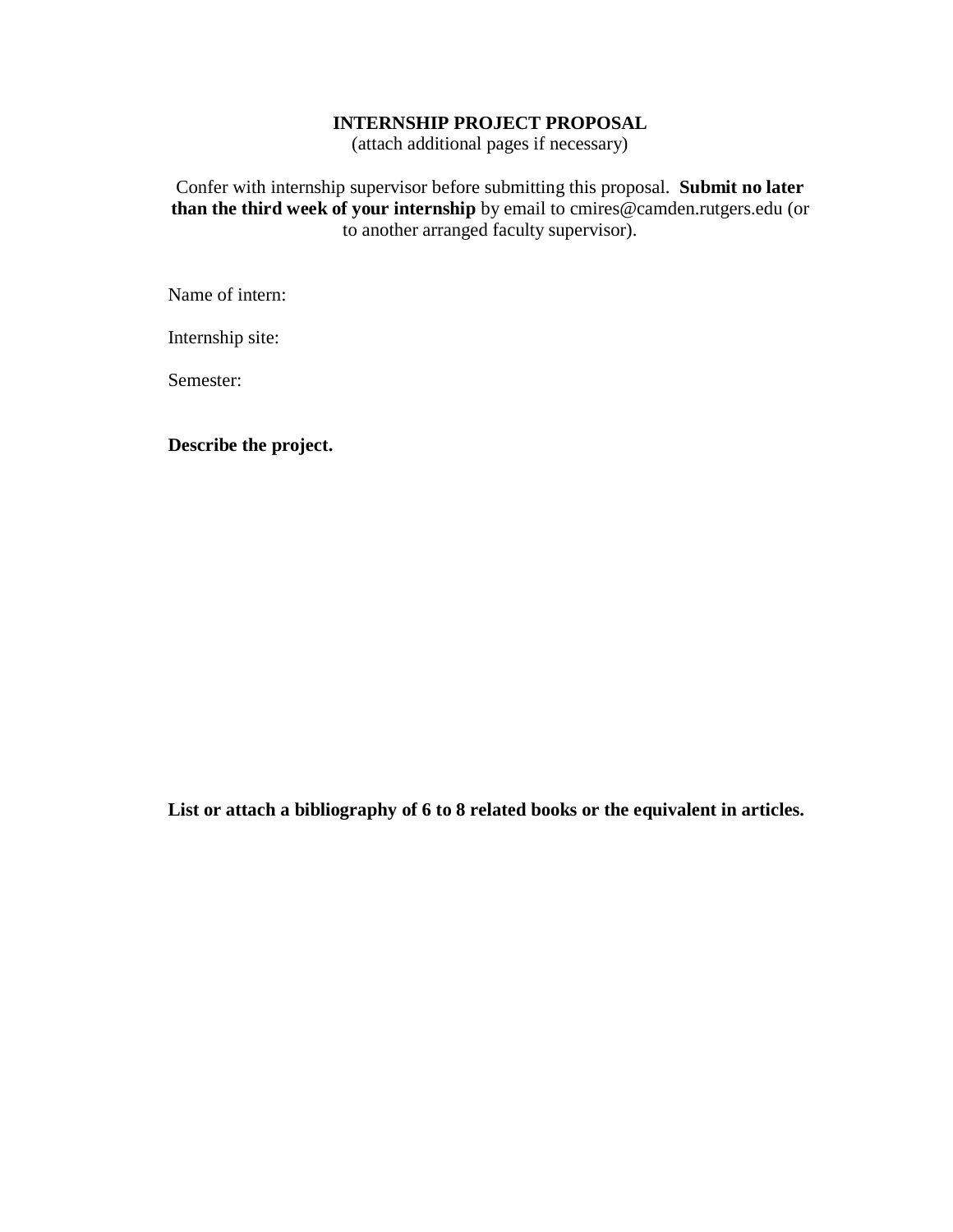#### **INTERNSHIP SUPERVISOR'S EVALUATION Graduate Internships in Public History Rutgers-Camden**

|             |                                                                                  | Semester |
|-------------|----------------------------------------------------------------------------------|----------|
|             | Please submit the following directly to faculty adviser ________________________ |          |
|             | Email if possible to:                                                            |          |
| Or by mail: | Department of History<br>Rutgers-Camden<br>429 Cooper Street<br>Camden, NJ 08102 |          |
|             | (last day of semester or 30 days after end of internship)                        |          |

## **Please circle the term that best describes the intern's overall performance. Elaborate below as desired.**

| Exceptional   Outstanding   Very |      | Good   Adequate   Passing |            | Poor | Failure |
|----------------------------------|------|---------------------------|------------|------|---------|
|                                  | Good |                           | but        |      |         |
|                                  |      |                           | inadequate |      |         |

# **Would you write a letter of recommendation for the intern? Please explain.**

\_\_\_\_\_\_\_\_\_\_\_\_\_\_\_\_\_\_\_\_\_\_\_\_\_\_\_\_\_\_\_\_\_\_\_\_\_\_\_\_\_\_\_\_\_\_\_\_\_\_

**Sign and date:** (if emailed, receipt from the supervisor's email address will substitute for a signature):